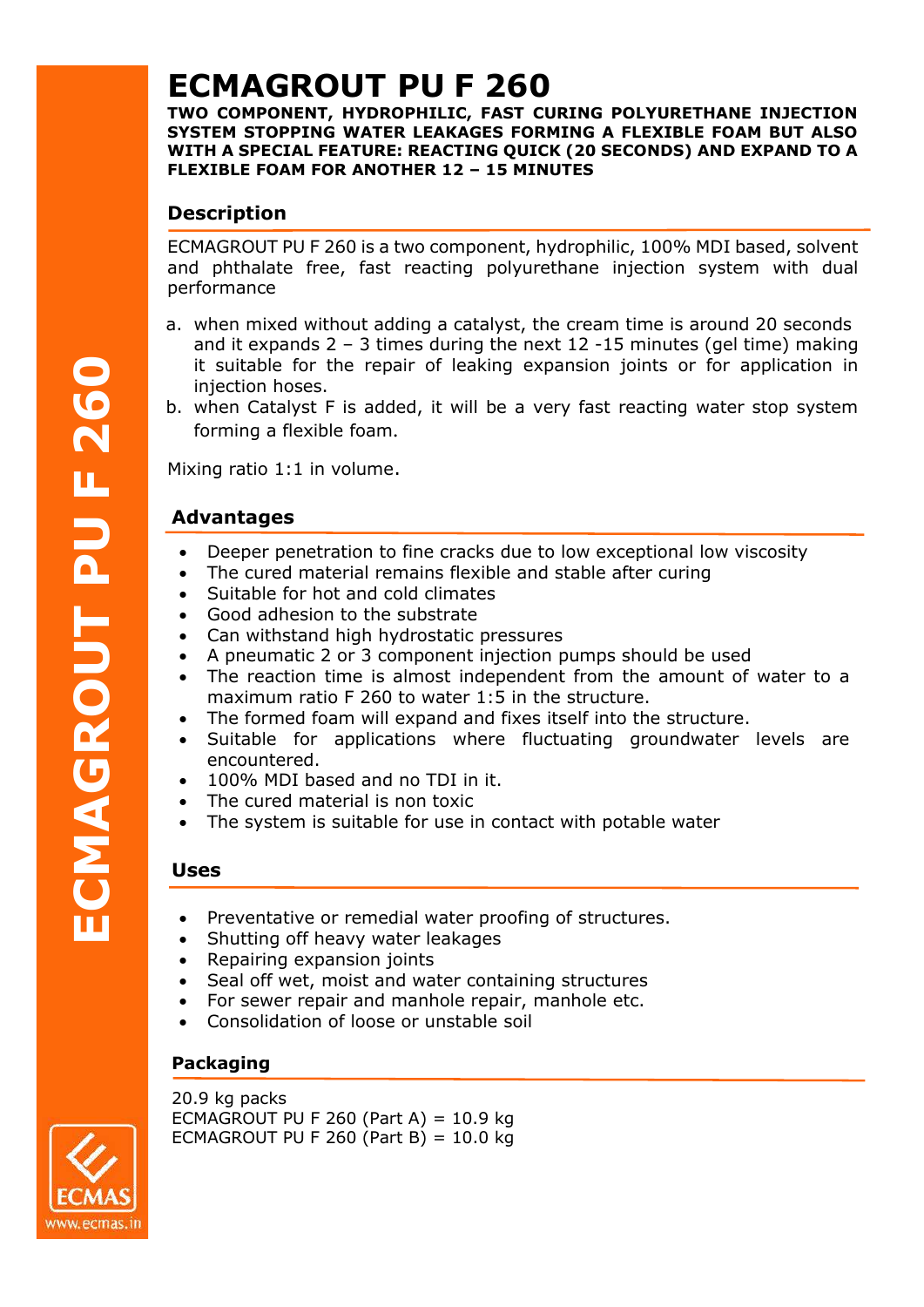| <b>Catalyst Percentage</b> | Cream Time at $25^{\circ}$ C (S) | Gel Time at 25°C (S) |
|----------------------------|----------------------------------|----------------------|
| 0%                         | $18 - 22$                        | $12 - 15$ minutes    |
| 2%                         | $16 - 20$                        | $80 - 95$            |
| 4%                         | $12 - 16$                        | $35 - 45$            |
| 6%                         | $11 - 15$                        | $30 - 35$            |
| 8%                         | $10 - 13$                        | $25 - 30$            |
| 10%                        | $10 - 12$                        | $20 - 25$            |

#### **Mix ratios and approx. foam times at 25**°**C and 50% R.H.**

# **Technical Specification at 25**°**C and 50% R.H**

| <b>Typical Results</b>                                                                                                                                                                                                                                                                                                                                                          |  |
|---------------------------------------------------------------------------------------------------------------------------------------------------------------------------------------------------------------------------------------------------------------------------------------------------------------------------------------------------------------------------------|--|
| $150 - 210$                                                                                                                                                                                                                                                                                                                                                                     |  |
| $1 - 5$                                                                                                                                                                                                                                                                                                                                                                         |  |
| $70 - 100$                                                                                                                                                                                                                                                                                                                                                                      |  |
| 1:1                                                                                                                                                                                                                                                                                                                                                                             |  |
| $< 100$ g/L                                                                                                                                                                                                                                                                                                                                                                     |  |
| Repairing leaking expansion joints; fast<br>reaction water stops, etc.                                                                                                                                                                                                                                                                                                          |  |
| $0.1 - 5$ cm                                                                                                                                                                                                                                                                                                                                                                    |  |
| Dry, wet, moist or leaking cracks                                                                                                                                                                                                                                                                                                                                               |  |
| $5^{\circ}$ C - 45°C                                                                                                                                                                                                                                                                                                                                                            |  |
| Deemed to have no corrosive effect                                                                                                                                                                                                                                                                                                                                              |  |
| ECMAGROUT PU F 260 should be applied by experienced grouting crews.<br>ECMAS provides detailed method of statements on all its products for use in<br>various applications and must be referred to prior to starting the work.<br>The information below is a summary intended for guidance only.<br>Detailed information and guidance of pump and packer selection for specific |  |
|                                                                                                                                                                                                                                                                                                                                                                                 |  |

# **Installation Guidelines**

- ECMAGROUT PU F 260 should be applied by experienced grouting crews.
- ECMAS provides detailed method of statements on all its products for use in various applications and must be referred to prior to starting the work.
- The information below is a summary intended for quidance only.
- Detailed information and guidance of pump and packer selection for specific requirements are available from ECMAS.
- ECMAGROUT PU F 260 is carried out through packers installed in holes drilled into the concrete.
- The holes should be drilled at 45 degrees to the concrete surface and intercept at the mid-point of the estimated crack depth

## **Mixing**

- Due to the short reaction time ECMAGROUT PU F 260 can only be injected through a 2-component injection pump with a mixing ratio 1:1
- Both components are pre-weight
- After preparation the components can be injected simultaneously

## **Injection Process**

- The ECMAGROUT PU F 260 should be injected using an injection machine having a covered reservoir to avoid moisture coming into the A and B component.
- Expansion Joints and large cracks should be sealed with the fast-setting ECMAREP 504 prior to injection. Allow ECMAREP 504 to harden completely before injecting ECMAGROUT PU F 260